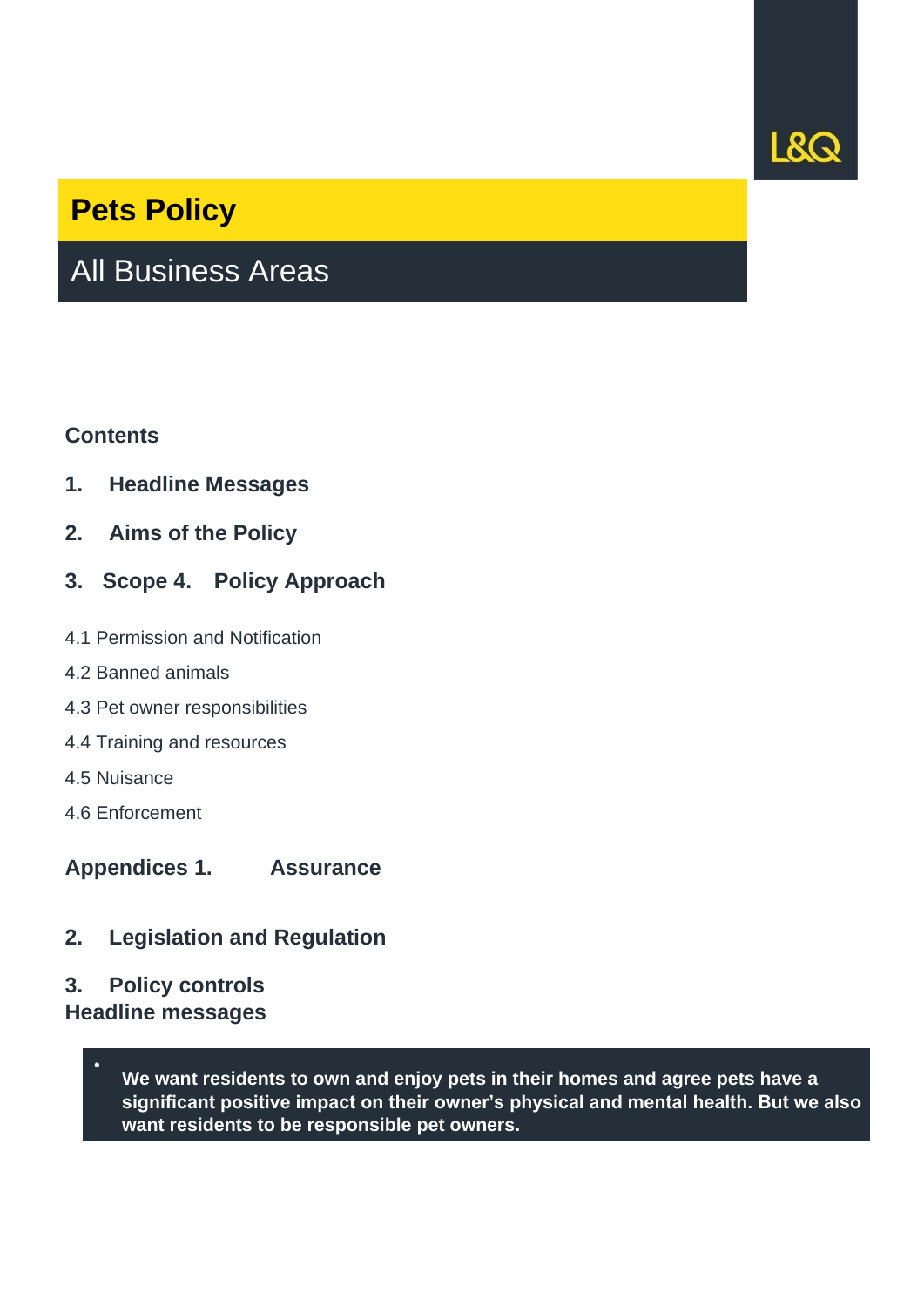- **Residents are permitted to own a range of small pets including fish, caged birds, and up to two cats and dogs.**
- **Residents do not need to request permission in advance, but do need to notify us when they get a dog. Pemission can be withdrawn if a resident breaches other aspects of this policy.**
- **There will be instances where it is not permitted for a resident to own a pet, e.g. where L&Q is not the freeholder or it is agency managed. Residents must check whether this applies to their situation in advance of getting a pet or risk being told to rehouse it. If you are not sure, you should contact us.**
- **Residents should be aware that we will take enforcement action where pets cause a nuisance, or are mistreated, or not cared for properly.**

## **1. Aims of the policy**

This policy sets out our approach to managing pet ownership and the standards we expect of pet owners. Our policy aims for a consistent, and fair approach to pet ownership and outlines our approach to dealing with any nuisance caused by residents and their pets as well as any related issues like reports of maltreatment. Our policy reflects our commitments to our residents in our Customer Promise.

## **2. Scope**

This policy applies to all households living in homes owned or managed by L&Q including, general needs, market rent, intermediate market rent, leasehold, and shared ownership. There may be some exceptions where residents are living in homes where L&Q is not the freeholder or it is agency managed, and there is a specific ban on pets in the agreement.

This policy should be read in conjunction with our Anti-Social Behaviour Policy and our Complaints Policy.

This policy is relevant to all L&Q colleagues, particularly those working in the call centre, the lettings team, tenancy management officers, property managers, and caretakers.

## **3. Policy approach**

We recognise the importance pets have for owners in terms of companionship as well as the positive impacts on mental and physical well-being. This has become even more relevant following Covid related lockdowns and the resulting changes to working patterns.

But this needs to be balanced with the potential for nuisance to other residents if pet owners are not responsible in the way they care for their pet and manage their pet's behaviour.

#### 4.1 Permission and notification

Households have our permission to keep the following pets: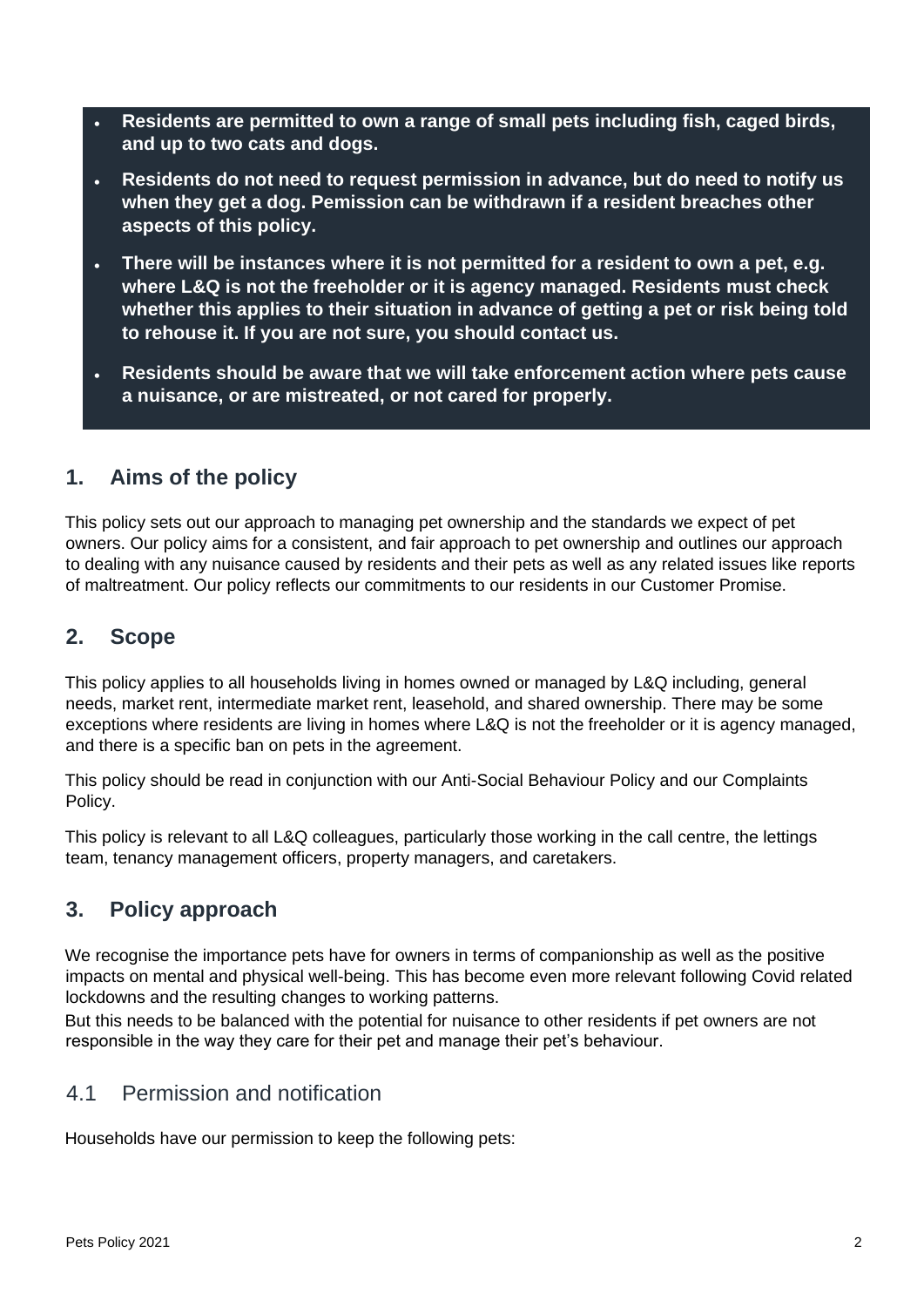- Up to two dogs, and/or
- Up to two cats
- A reasonable number of small mammals and/or caged animals

However, if a resident wants to keep any additional pets, they must first seek our permission in writing. We will make a decision on a case-by-case basis according to the circumstances of the household and nature of the property. Decision making will rest with Tenancy Management Officers.

Your existing tenancy agreement or lease should set out if you are allowed to keep a pet in your property. In general, where your lease or tenancy agreement states you can only keep a pet with our permission, or that you cannot keep a pet, we will not be enforcing this clause, unless there are breaches of other parts of the policy, e.g. pets causing nuisance. However, if the lease contains a prohibition on keeping pets, then while we would not seek to enforce this (as long as there is no nuisance), it is possible that a third party may complain or object, which could lead to the resident being asked to rehouse a pet.

In some blocks, where we do not own the freehold, we are bound by the rules of the freeholder and what is in our agreement with them. If you live in such a block or if you're unsure what's in your agreement, you should ask us to check for you, before you get a pet, or risk being told to rehouse it.

Residents in shared accommodation (e.g. shared living facilities, kitchens, bathroom), will need to seek permission in advance.

We retain the right to withdraw permission where the pet has caused nuisance, or we believe the owner to be showing signs of animal cruelty or neglect.

Residents must notify us when the get a dog and complete the Pet Dog Registration Form. They must confirm the following:

- The breed of the dog
- That the dog is neutered
- That the dog is microchipped
- That they understand and will comply with all aspects of our ''Pet owner responsibilities'' (refer 4.3)

Failure to comply with the above, can lead to the resident being asked to rehouse the dog.

Residents who get an assistance dog, do not need to complete the Registration form, as they are deemed auxiliary aids rather than pets.

#### 4.2 Banned animals

Under no circumstances are households permitted to keep the following as pets:

- Animals listed under the Dangerous Wild Animals Act 1976 (including large mammals, carnivores, larger or venomous reptiles, dangerous spiders and scorpions)
- Any endangered species
- Any hybrid between a domestic and a wild animal
- Bees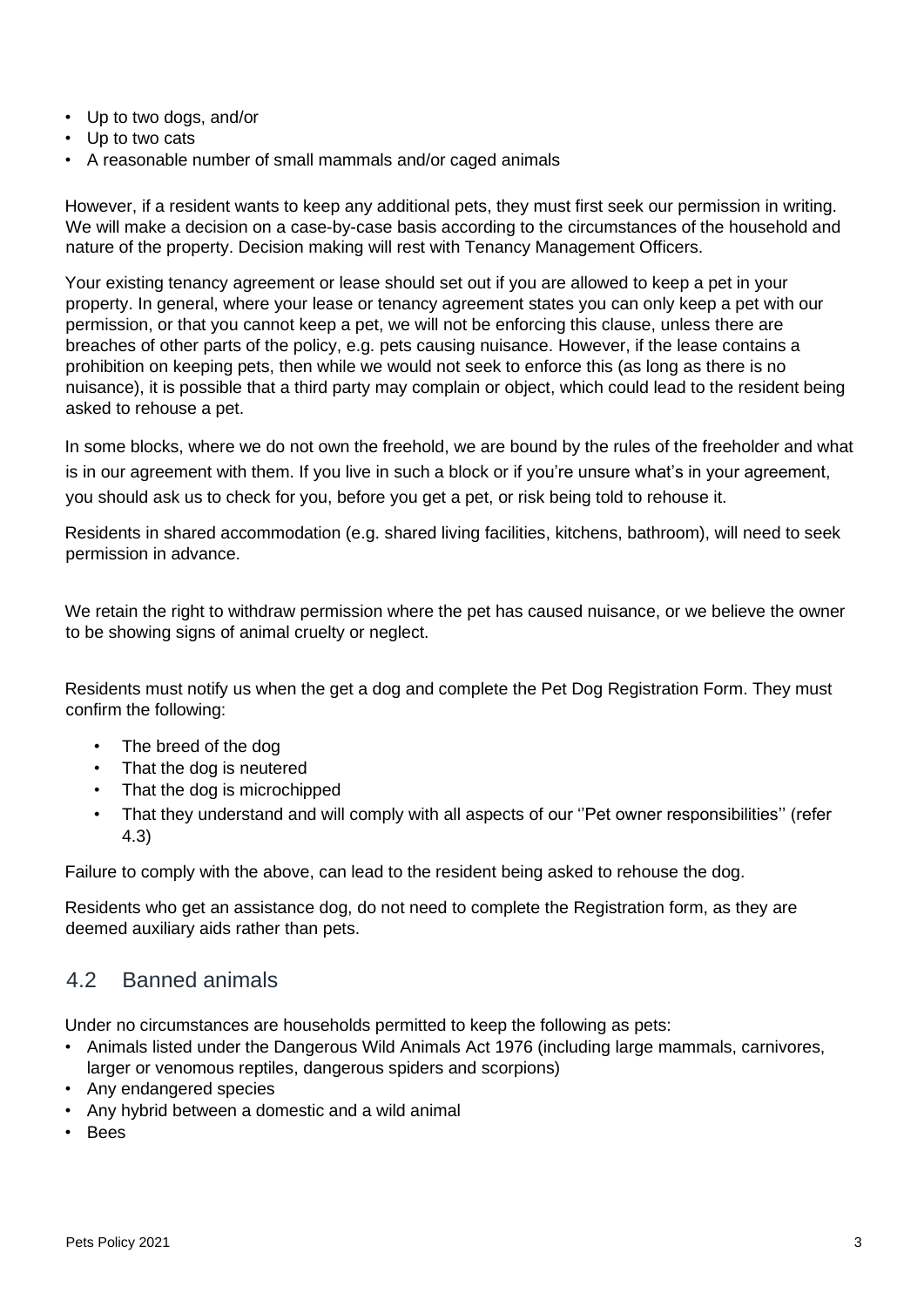- Dogs listed under the Dangerous Dogs Act 1991 (i.e. Pit Bull Terrier, Japanese Tosa, Dogo Argentino, or Fila Braziliero) - with the exception of dogs registered on the Index of Exempted Dogs. In these cases, although the dog is a banned breed, the dog will have undergone an assessment to determine that it is safe, and the owner will be legally bound to comply with certain conditions. Further information is available at[:](https://www.gov.uk/control-dog-public/banned-dogs) <https://www.gov.uk/control-dog-public/banned-dogs>[.](https://www.gov.uk/control-dog-public/banned-dogs)
- Guard dogs
- Livestock (including poultry, horses and cattle)

Enforcement action will be undertaken, in dealing with any breaches of the above unless the dog has been exempted from the prohibition and the terms of the exemption are fully complied with, including being registered on the Index of Exempted dogs.

#### 4.3 Pet owner responsibilities

We expect all pet owners to behave responsibly by upholding the following standards:

- All pets must be cared for responsibly, and in line with Section 9 (2) of the Animal Welfare Act 2006: (2) For the purposes of this Act, an animal's needs shall be taken to include—
	- (a) its need for a suitable environment,
	- (b) its need for a suitable diet,
	- (c) its need to be able to exhibit normal behaviour patterns,
	- (d) any need it has to be housed with, or apart from, other animals, and (e) its need to be protected from pain, suffering, injury and disease.
- All pets must be kept under proper control and not cause a nuisance to other households. This includes dogs being kept on a lead in communal areas, not entering play areas and being under control including when L&Q employees or contractors attend a property.
- Dog owners need to be mindful of other residents who may have allergies or are nervous around dogs. For example, where relevant, try to take the stairs to your home, rather than the elevator, and avoid enclosed communal spaces.
- No fouling in communal areas or balconies. Where fouling has occurred, the responsible owners must clean up immediately.
- Owners must actively seek to prevent unpleasant odours being emitted from their property due to their pet(s).
- If a pet is excessively noisy, a veterinary surgeon should be consulted for advice, as this could be a symptom of behavioural problems which will also need investigation.
- Animals must not damage any L&Q property, including communal parts of the building and neighbouring properties. Owners may be recharged for any repairs which are needed as a result of such damage.
- All dogs over the age of eight weeks must be microchipped and wear a collar and tag in public. Note that it is likely that the Government will extend this requirement to cats in 2021.
- Animals must not be kept for the purposes of breeding or sale.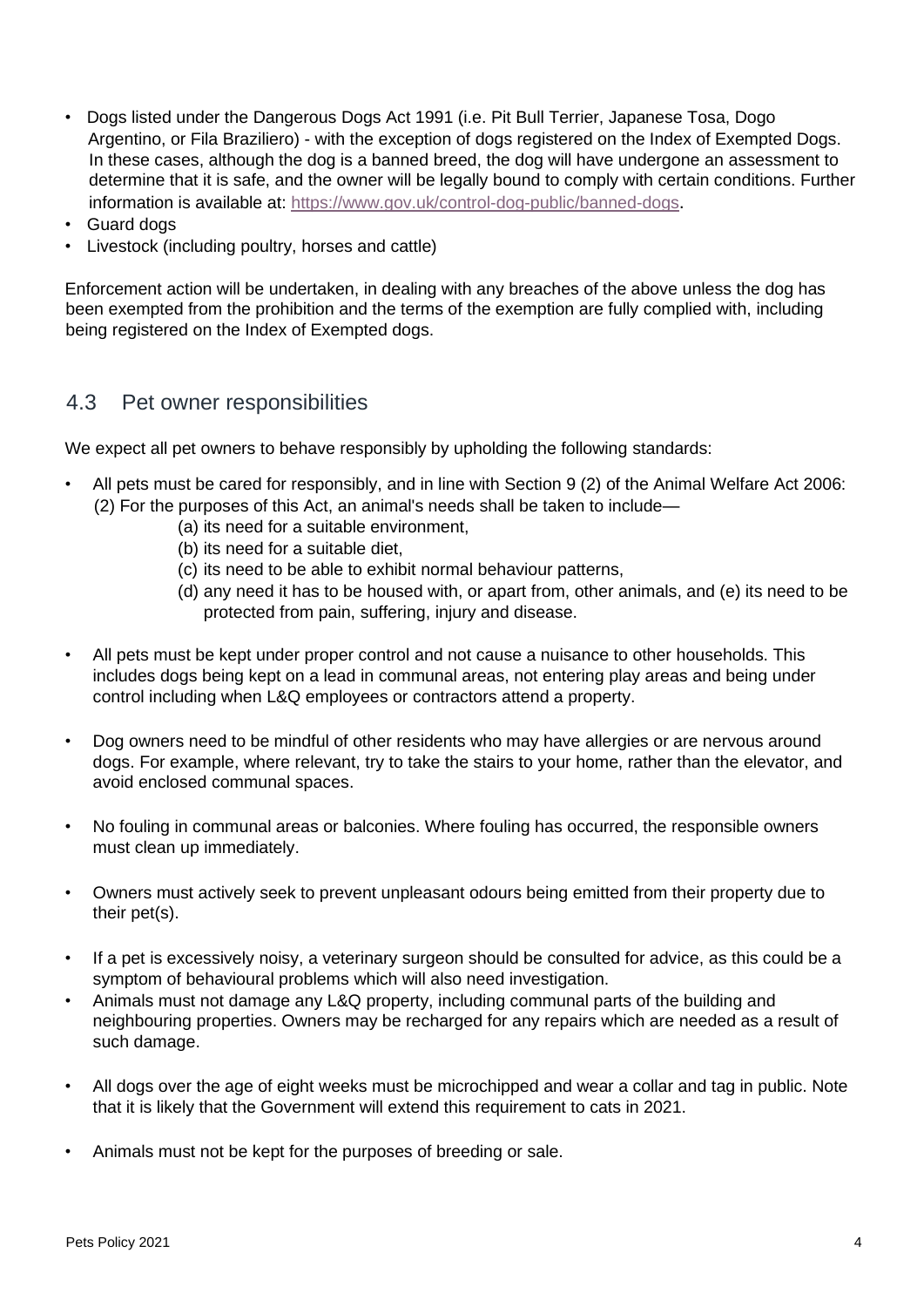- Owners must have suitable arrangements in place for looking after their pet during periods of absence. For example, if you go away for a weekend or a holiday you should either place your pet in a cattery or kennels, or arrange for someone to visit daily.
- Cat or dog flaps (or similar devices) must not be installed without our prior consent as these can compromise the fire safety of a property. And they are not permitted on doors that open onto shared areas. If a resident has installed a flap, they will be asked to remove it at their own expense.
- In situations where a resident is temporality looking after a pet for a friend or family member, all the above requirements apply. They also apply if you have friends of family visiting your home with their pet.

If your pet sadly passes away, it must be buried or disposed of in a responsible and safe manner and cannot be buried in communal gardens.

In addition, we suggest that pet owners consider taking out pet insurance to help meet costs should their pet need medical attention.

#### 4.4 Training and resources

We would strongly encourage residents to arrange for dog obedience training and attending a course that teaches responsible pet ownership. The Battersea Cats and Dog's Home website has a range of support information which we encourage residents to access (links are available on our website):

• Dogs - [\(https://www.battersea.org.uk/pet-advice/dog-advice\)](https://eur03.safelinks.protection.outlook.com/?url=https%3A%2F%2Fwww.battersea.org.uk%2Fpet-advice%2Fdog-advice&data=04%7C01%7Ctpowell%40lqgroup.org.uk%7C89c600b2d62c4de5f56008d93185ece3%7C98d94a17168648bdb71287295b8149d5%7C0%7C1%7C637595273680895302%7CUnknown%7CTWFpbGZsb3d8eyJWIjoiMC4wLjAwMDAiLCJQIjoiV2luMzIiLCJBTiI6Ik1haWwiLCJXVCI6Mn0%3D%7C1000&sdata=hfCunL2%2BIXK%2FeyHM%2FvlicfuHZbjoBZt48yThhe6%2Fh7M%3D&reserved=0) including dog training classes [https://www.battersea.org.uk/pet-advice/dog-advice/how-train-your-dog-battersea-way](https://eur03.safelinks.protection.outlook.com/?url=https%3A%2F%2Fwww.battersea.org.uk%2Fpet-advice%2Fdog-advice%2Fhow-train-your-dog-battersea-way&data=04%7C01%7Ctpowell%40lqgroup.org.uk%7C89c600b2d62c4de5f56008d93185ece3%7C98d94a17168648bdb71287295b8149d5%7C0%7C1%7C637595273680905250%7CUnknown%7CTWFpbGZsb3d8eyJWIjoiMC4wLjAwMDAiLCJQIjoiV2luMzIiLCJBTiI6Ik1haWwiLCJXVCI6Mn0%3D%7C1000&sdata=mJvmCs3OVqxeYo7WZyB5idPA9vA21TQSeia0UKBNySg%3D&reserved=0) [•](https://eur03.safelinks.protection.outlook.com/?url=https%3A%2F%2Fwww.battersea.org.uk%2Fpet-advice%2Fdog-advice%2Fhow-train-your-dog-battersea-way&data=04%7C01%7Ctpowell%40lqgroup.org.uk%7C89c600b2d62c4de5f56008d93185ece3%7C98d94a17168648bdb71287295b8149d5%7C0%7C1%7C637595273680905250%7CUnknown%7CTWFpbGZsb3d8eyJWIjoiMC4wLjAwMDAiLCJQIjoiV2luMzIiLCJBTiI6Ik1haWwiLCJXVCI6Mn0%3D%7C1000&sdata=mJvmCs3OVqxeYo7WZyB5idPA9vA21TQSeia0UKBNySg%3D&reserved=0) Cats - [\(https://www.battersea.org.uk/pet-advice/cat-advice\)](https://eur03.safelinks.protection.outlook.com/?url=https%3A%2F%2Fwww.battersea.org.uk%2Fpet-advice%2Fcat-advice&data=04%7C01%7Ctpowell%40lqgroup.org.uk%7C89c600b2d62c4de5f56008d93185ece3%7C98d94a17168648bdb71287295b8149d5%7C0%7C1%7C637595273680905250%7CUnknown%7CTWFpbGZsb3d8eyJWIjoiMC4wLjAwMDAiLCJQIjoiV2luMzIiLCJBTiI6Ik1haWwiLCJXVCI6Mn0%3D%7C1000&sdata=c57J7aJc2KVvSrxLvWlziv35ghpNPtmS9OmRRsBD0r0%3D&reserved=0)

Other resources include:

- Mayhew Animal Welfare Charity[:](https://advice.themayhew.org/) <https://advice.themayhew.org/>
- The Dog's Trust: https:/[/www.dogstrust.org.uk/help-advice/](http://www.dogstrust.org.uk/help-advice/)
- 4.5 Nuisance

We will work with households to address pet-related issues or any circumstances affecting the owner which have led to such issues. This may include referrals to specialist animal welfare organizations for information, advice, and guidance.

Where a pet owner fails to engage with such efforts, or if the level of nuisance, cruelty or neglect is significant, we will take more serious action. This may include making a referral to the local authority and/or police, demanding the rehoming of the animal, or in some cases seeking possession of the property or taking injunctive proceedings. Where a decision has been made to rehome an animal, we will allow this to take place within what we consider a reasonable timeframe.

It is illegal for a pet owner to allow their dog to be dangerously out of control in a public place. This includes any incidents where injury occurs or there is a fear that an injury might occur. We will report all such incidents to the police and this may result in sanctions or criminal prosecution.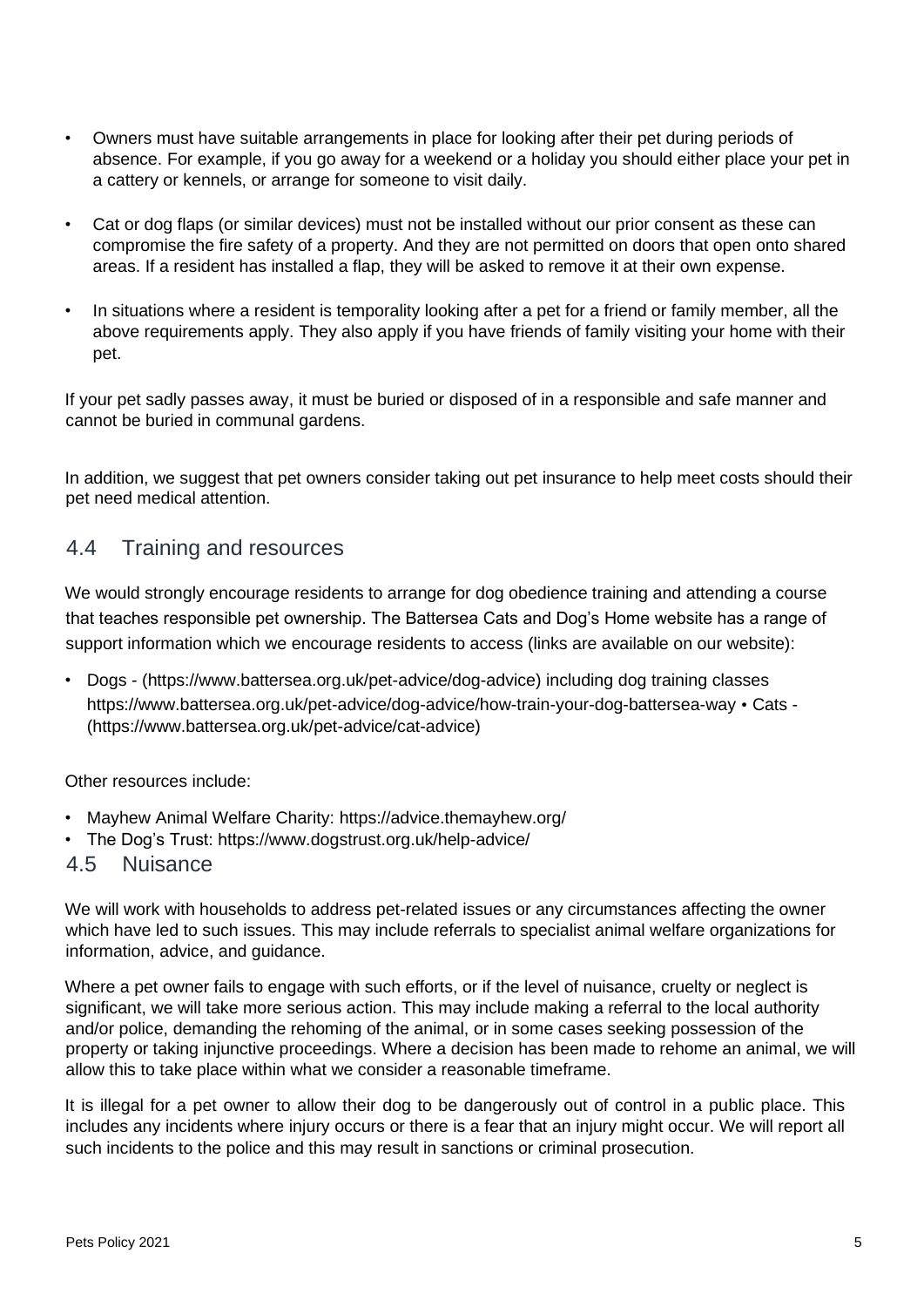We will report any complaint of animal cruelty to the RSPCA and will report any stray animals to the relevant local authority.

We will investigate all issues relating to nuisance or anti-social behaviour in line with our Anti-Social Behaviour Policy.

### 4.6 Enforcement

If we consider the nuisance to be serious or persistent then appropriate enforcement action can be taken against the pet owner. This may involve the following:

- Contacting the local Environmental Health Department to take action under the Environmental Protection Act 1990 (e.g. incidents involving noise, fouling and smells); Contacting the local authority Dog Warden Service who have responsibility to ensure animal health and welfare;
- Contacting the Police if the pet is believed to be dangerous and/ or covered under the Dangerous Dogs Act;
- Contacting the RSPCA or RSBP if the pet is being ill-treated or suffering.
- Charging residents where pets have caused damage to L&Q property;
- Seeking an injunction to prevent residents from keeping a pet in a particular property or taking pets to specific areas;
- Seeking possession of a resident's home for serious and persistent breaches of their tenancy or lease.

## **Appendices**

## **1. Assurance**

In order to assess the extent to which this policy is being complied with, the following will be undertaken:

- Six monthly reviews of the number of complaints being made regarding pets and the number of antisocial behaviour cases.
- Two six monthly surveys of front-line colleagues on their experiences (for the first year of implementation).
- A resident survey (12 months post policy implementation) of what benefits pets have brought to their lives.

## **2. Legislation and Regulation**

The following legislation and regulations are applicable:

- Animal Welfare Act 2006
- Anti-social Behaviour, Crime and Policing Act 2014
- Dangerous Dogs Act 1991
- Dangerous Wild Animals Act 1976
- Environmental Protection Act 1990
- Control of Dogs Order 1992
- Microchipping of Dogs (England) Regulations 2015 Equality Act 2010